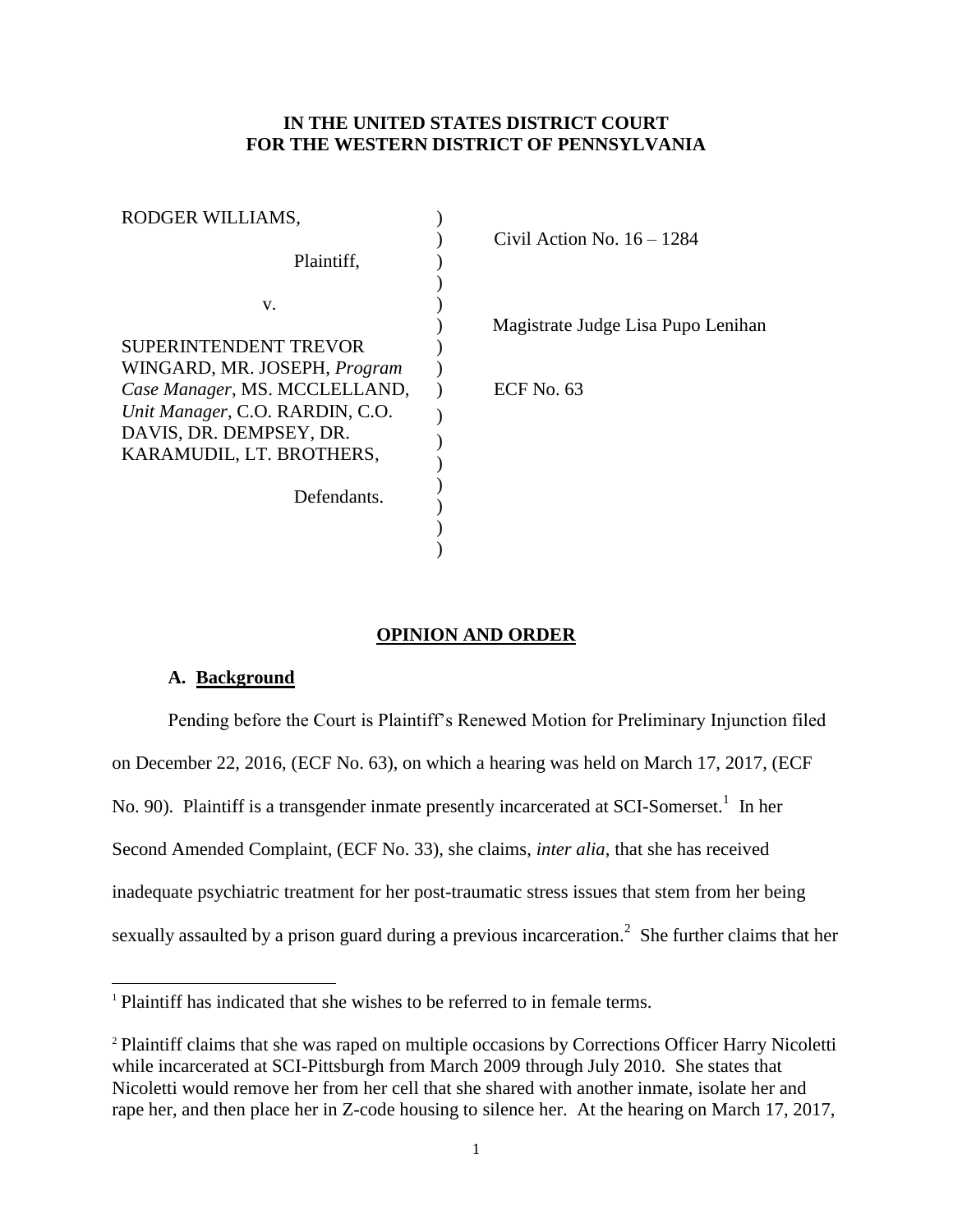current Z-code (single cell) status is contributing to her psychiatric issues as this was the housing she was in when she was assaulted. She maintains that she is unable to sleep at night and that a cellmate would make her feel more comfortable and aid with her post-traumatic stress symptoms including flashbacks, insomnia, and night sweats. In her Motion for Preliminary Injunction, she requests that this Court order Defendants to lift her Z-code housing status so she can be assigned a cellmate. For the following reasons, the Motion will be denied.

#### **B. Standard for Issuance of Preliminary Injunction**

Preliminary injunctive relief is an extraordinary remedy and should issue in only limited circumstances. Four factors inform a district court's decision to issue a preliminary injunction: (1) whether the movant has shown "a reasonable probability" of success on the merits; (2) whether the movant will suffer "irreparable" harm if denied relief; (3) whether the requested relief will cause greater harm to the nonmovant; and (4) whether an injunction is in the public's interest. Am. Express Travel Related Servs., Inc. v. Sidamon-Eristoff, 669 F.3d 359, 366 (3d Cir. 2012). "Only if the movant produces evidence sufficient to convince the trial judge that all four factors favor preliminary relief should the injunction issue." Opticians Ass'n of America v. Independent Opticians of American, 920 F.2d 187, 192 (3d Cir. 1990). The moving party's "failure to establish any element . . . renders a preliminary injunction inappropriate." NutraSweet Co. v. Vit-Mar Enterprises, Inc., 176 F.3d 151, 153 (3d Cir. 1999). Furthermore, when the preliminary injunction is directed not merely at preserving the status quo but at providing mandatory relief, the burden on the moving party is particularly heavy. United States v. Spectro Foods Corp., 544 F.2d 1175, 1181 (3d Cir. 1976).

 $\overline{a}$ 

Plaintiff stated that CO Nicoletti was charged and convicted of these crimes. This statement, however, is incorrect. CO Nicoletti was charged with various allegations of inmate abuse, but he was not charged with rape, nor convicted of a single count of involuntary deviate sexual intercourse, institutional sexual assault, or indecent assault.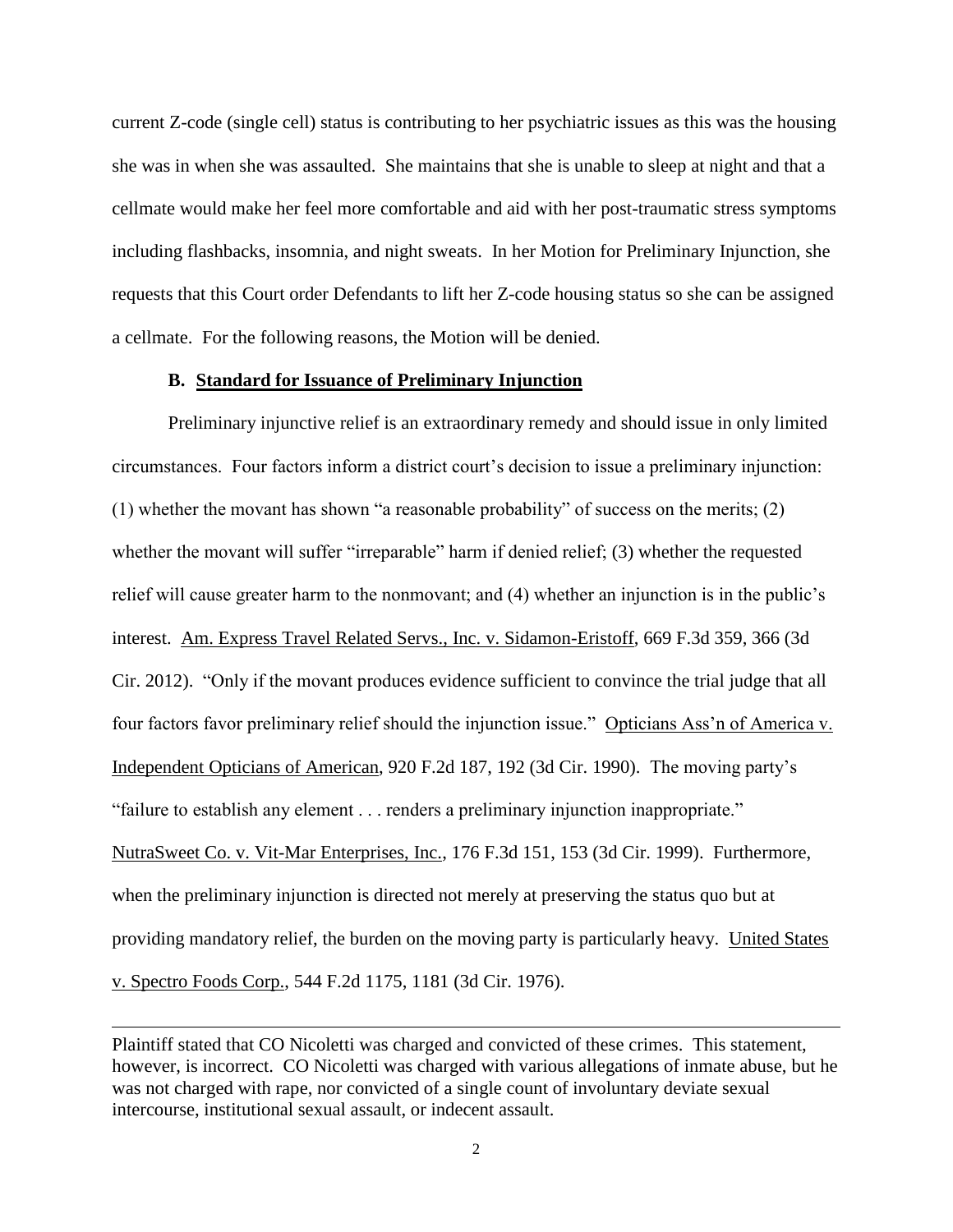### **C. Discussion**

After reviewing the record in this case, including the testimony and evidence presented at the hearing held on the Motion on March 17, 2017, the Court finds that issuance of a preliminary injunction is not warranted; primarily because Plaintiff has failed to establish that she will suffer irreparable harm if the injunction is not granted. For this reason, the Court will address only the irreparable harm factor in this Opinion.

Irreparable harm is harm of such an irreversible character that prospective judgment would be inadequate to make the moving party whole. Anderson v. Davila, 125 F.3d 148, 163 (3d Cir. 1997). The mere risk of injury is not sufficient to meet this standard. Rather, the moving party must establish that the harm is imminent and probable. Id. at 164.

In her Motion for Preliminary Injunction, Plaintiff argues that her single cell housing status poses a serious risk of damage to her future psychological and physical health because it exacerbates her post-traumatic stress disorder ("PTSD"). She states that every hour she spends segregated causes her significant emotional, physical, and mental distress, which cannot be alleviated absent preliminary injunctive relief. Defendants, however, argue that reference to inability to sleep at night and distress over an alleged assault that occurred during a prior incarceration years ago, and at another institution, do not establish immediate and irreparable harm.

The record in this case, including the testimony and evidence presented at the hearing on March 17, 2017, establishes the following. Plaintiff has been single-celled on Z-code status since May 18, 2016, when she was incarcerated at SCI-Camp Hill. A note in her Inmate Cumulative Adjustment Records ("ICAR"), dated May 27, 2016, reveals that she was assigned a temporary Z-code due to her misconduct history, which included sexual harassment in 2005 and

3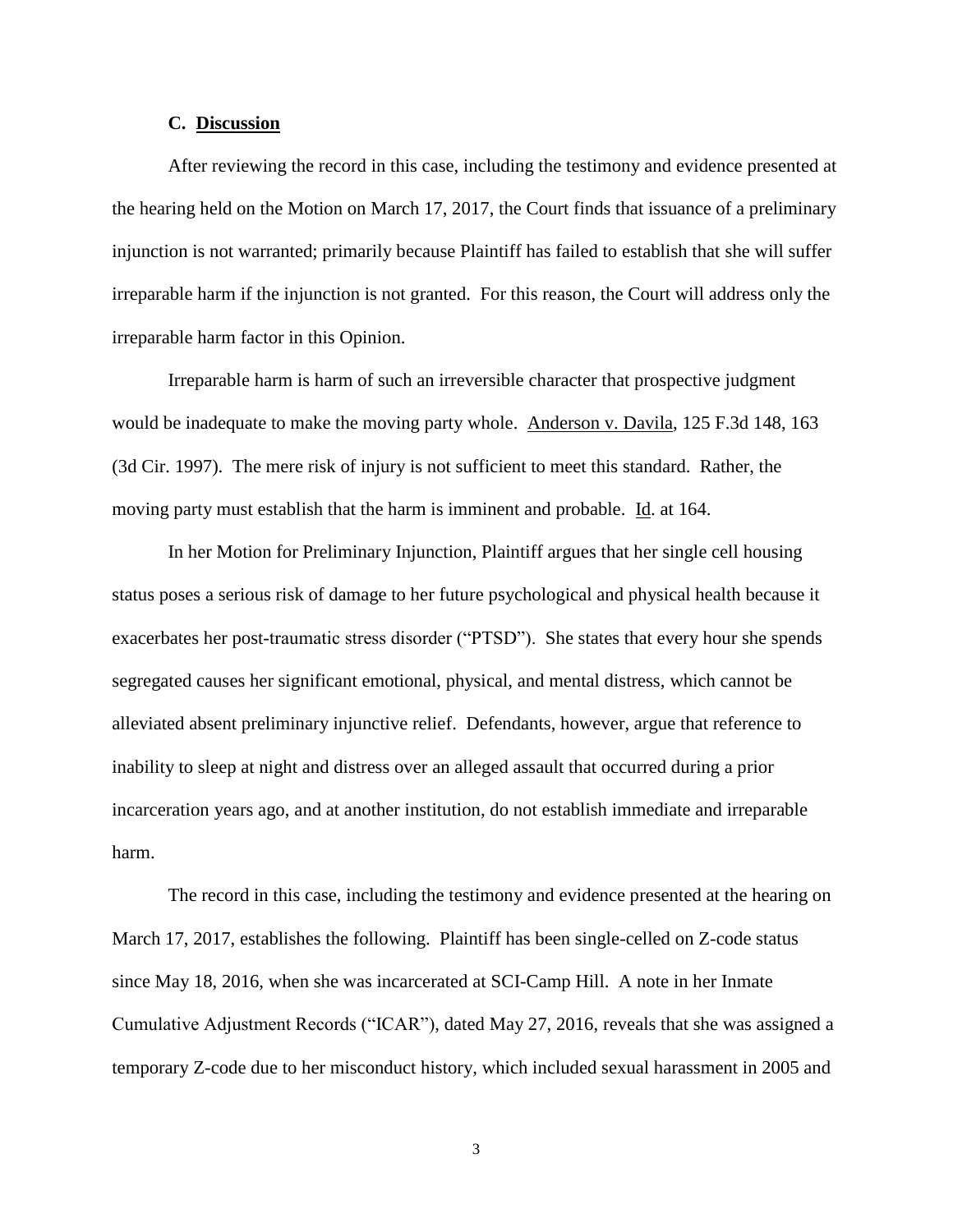indecent exposure in 2012. Her ICAR also reveals that additional concerns included a misconduct received at the Allegheny County Jail in 2003 for assault after throwing hot coffee on and stabbing an inmate with a pen. More recently, in September of 2015, Plaintiff received disciplinary action at Westmoreland County Prison for engaging in sexual relations with her cellmate. Also of concern was that Plaintiff requested two cellmates, both of which were high risk sex abusers.<sup>3</sup>

 Plaintiff was transferred to SCI-Somerset in June 2016, where she remained Z-coded. She was housed in the general population at SCI-Somerset, but in a single cell. On August 2, 2016, Jennifer McClelland, a Unit Manager at SCI-Somerset, received an inmate request form from other inmates on the unit with Plaintiff expressing concerns about Plaintiff upsetting the atmosphere on the block by offering sexual favors and walking around the day room inappropriately dressed. McClelland states that she discussed appropriate attire with Plaintiff on a number of occasions, informing her that when outside her cell she is required to wear two tshirts, a t-shirt and a bra, or a brown shirt. However, Plaintiff has persisted in dressing inappropriately in defiance of direct orders of prison staff.

Plaintiff's Z-code status was reviewed in September 2016, and it was determined that the Z-code status would continue based on her prior history of assaultive and her ongoing sexually inappropriate behavior, including failure to wear proper attire while outside her cell.

With respect to her mental health, Plaintiff states that she was diagnosed with depression and PTSD as early as 2002. She maintains that Defendants were aware of her history with PTSD because it was documented in an Intra-System Transfer Reception Screening Form that was

 $\overline{a}$ 

<sup>&</sup>lt;sup>3</sup> Plaintiff states that she was not aware that the two inmates she requested as cellmates were high risk abusers. She states that she chose those inmates because she felt safe with them.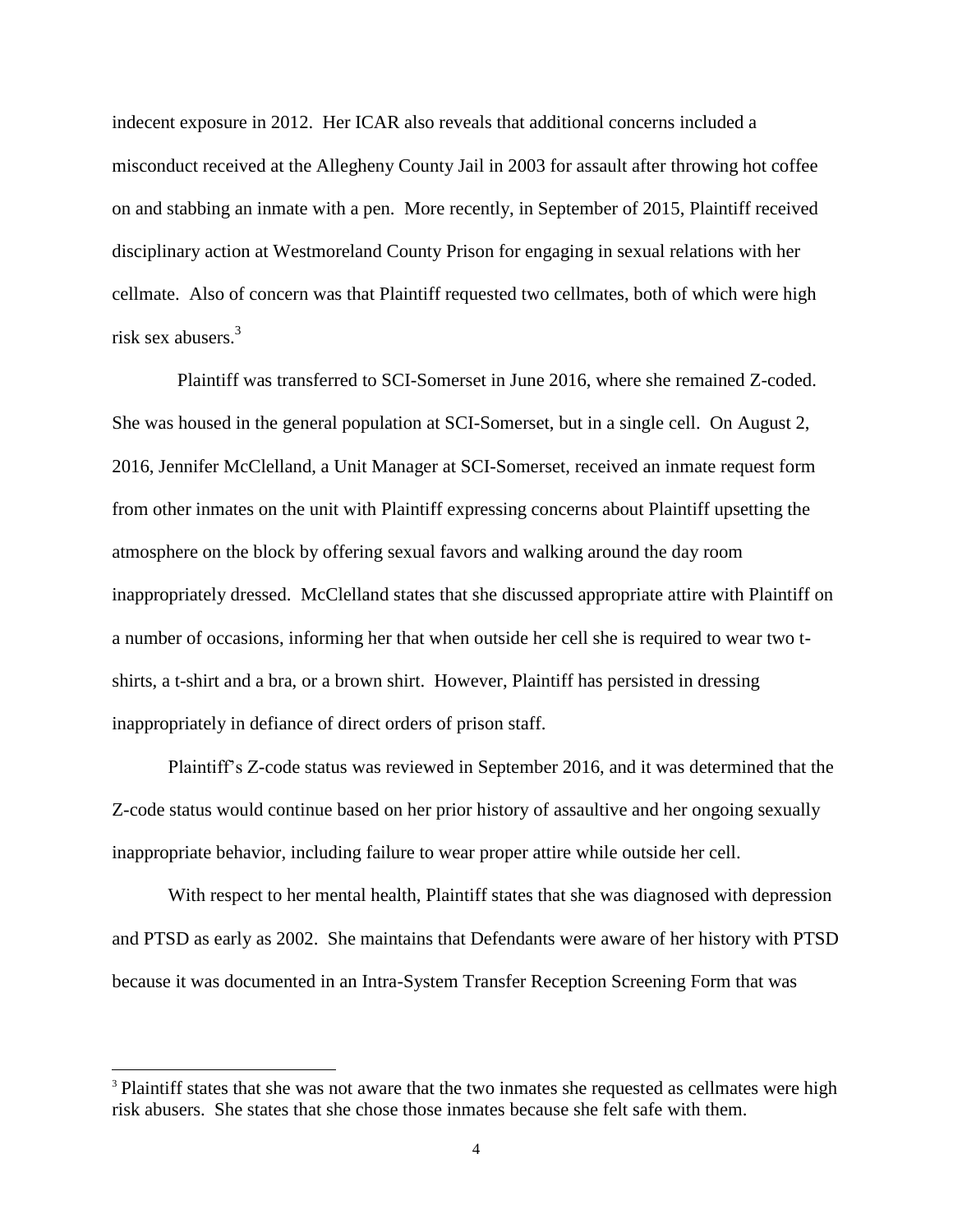completed upon her transfer to SCI-Somerset on June 28, 2016. $4\,$  In support of her PTSD diagnoses, she offers the deposition testimony of psychiatrist, Dr. Karamundi, who saw Plaintiff approximately four or five times for medication management. Dr. Karamundi testified in his deposition that Plaintiff suffers from gender dysphoria and PTSD, and has had symptoms of depression and insomnia. However, the last time she saw Dr. Karamundi was on January 6, 2017, at which time Plaintiff refused to sit. Plaintiff said she wanted to see another psychiatrist by tele-psychiatry, signed a refusal to see Dr. Karamundi and left the office.

Defendants rely on the testimony of Dr. Dempsey, the licensed psychologist manager at SCI-Somerset. He testified that the Intra-System Transfer Reception Screening Form is a selfreporting document by the inmate. In other words, it is simply a reflection of what the inmate reports to staff, not the opinion of the medical staff. Additionally, he testified that he diagnosed Plaintiff with "unspecified stressor disorder," not PTSD, but the treatment of which is similar to that of PTSD. Finally, he testified that on September 13, 2016, he completed a review regarding Plaintiff's request for a change in her Z-code status. He states that at the time of his evaluation of Plaintiff, she appeared to be stable and was not experiencing any acute mental health issues, including no suicidal/homicidal ideations. Plaintiff further reported that she was not experiencing any issues on the unit or with any other inmates, and that she felt safe. Therefore, from a psychological standpoint, Dr. Dempsey felt that Plaintiff had no need for a cellmate and that being single-celled was not detrimental to her mental health. However, it was his opinion

 $\overline{a}$ 

<sup>&</sup>lt;sup>4</sup> In that same Form, Plaintiff reported that she does not have tendencies of acting out with sexually aggressive behavior, she does not have a history of sexually assaultive behavior, and she is not at risk for sexual victimization. According to Plaintiff, she does not need protection from other inmates just because she is transgender. In fact, SCI-Somerset has other transgender inmates who are not Z-coded.